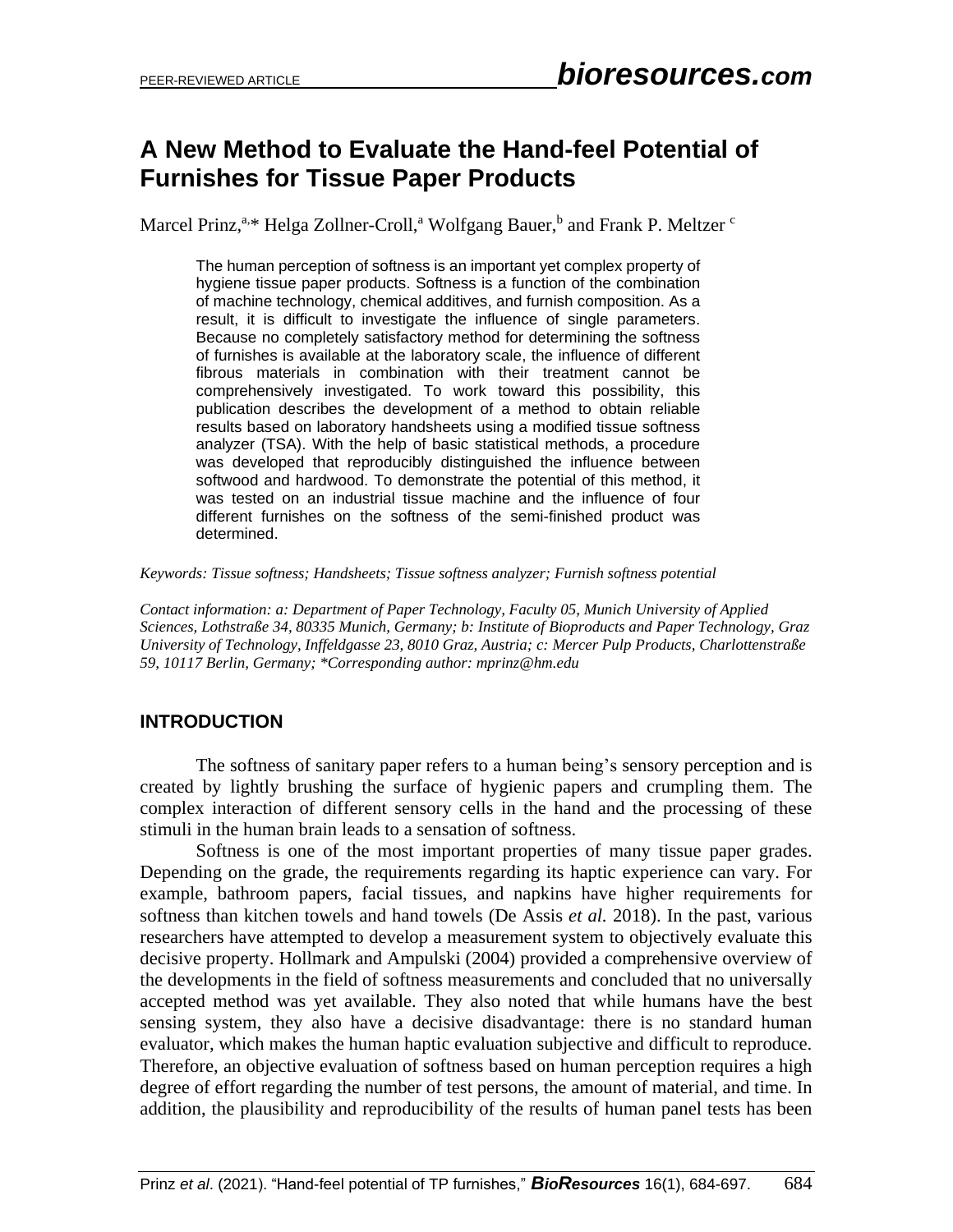the subject of criticsm. In his study, McConnell (2016) shows how high the variation between the results of panels and panelists of one panel can be.

Grüner (2007) published the patent "Method and apparatus for determining the softness of hygienic papers and textiles," which describes an instrument called the "Tissue Softness Analyzer (TSA)" that simulates the measuring principle of the human hand. According to the manufacturer, the device measures three decisive properties: fiber softness (TS7), texture (TS750), and stiffness (D). From these measured variables, as well as thickness, grammage, and the number of plies, a hand-feel (HF) value is calculated using mathematical models (Grüner 2018). The measuring principle is based on the acoustic perception of the noise generated by a defined method of scratching with eight rotating lamellae over the surface of a sample. The sound spectrum recorded is analyzed by the software. Two peaks are of particular importance. The TS750, which occurs at approximately 750 Hz (200 to 2000 Hz), relates to the vertical vibration of the tested sample, and is mainly influenced by the coarseness of the surface structure. Thus, the TS750 reacts sensitively to roughness and embossing. The TS7 at around 6500 Hz was originally discovered as the seventh peak in the spectrum and is mainly generated by vibrations of the eight rotating lamellae interacting with fibers protruding on the surface. Stiffer fibers cause the lamellae to vibrate with a higher amplitude, causing a higher TS7 peak, meaning that the product is less soft. However, if the fibers on the surface are more flexible, the vibration of the lamellae is reduced and the TS7 peak is lower, indicating a softer product.

As the TSA is frequently used in the tissue paper industry to measure and control softness, various researchers have recently begun to study this method. Perng *et al.* (2019) compared the TSA hand-feel measurement to an extensive panel test, finding a linear correlation ( $R<sup>2</sup> = 0.8559$ ) between the TSA-HF and the corrected hand-felt (CHF) of the panel test. In another study, Wang *et al.* (2019) investigated 23 commercial bathroom paper products from the American market. They compared different TSA algorithms and individual values with two different panel test methods and noted that the TS7 value in particular had a strong linear correlation to the panel test results. In addition, they found that the TSA worked better for products with simple finishing than for products with intensive embossing or those manufactured using the un-creped through-air dry (UCTAD) process. Both studies indicate that the TSA is useful for a quick and objective assessment of softness in the production process of tissue products, with some limitations.

The factors influencing the softness of hygienic papers are manifold and complex. In principle, the softness of hygienic papers is a function of the production technology, the raw materials in the furnish, and the process chemistry (O'Brian 2017; De Assis 2019). All of these factors affect a paper's physical properties, such as bulk, smoothness, friction, and strength, which have an influence on softness. This complexity makes it difficult to understand the influence that each of the individual factors have.

One of the most important factors is the choice of raw material. Most tissue furnishes today consist of a mixture of softwood and hardwood pulps. Hardwood pulps, especially bleached eucalyptus kraft (BEK), are known for their good tissue softness properties. Due to their high fiber number per unit mass, low fines content, and short fibers with low-coarseness and uniform morphology, eucalyptus pulps create a uniform sheet structure with many free fiber ends. In contrast, softwood pulps, especially northern bleached softwood kraft (NBSK), are applied to achieve the necessary strength properties, but they negatively influence softness. NBSK fibers have a higher coarseness and a lower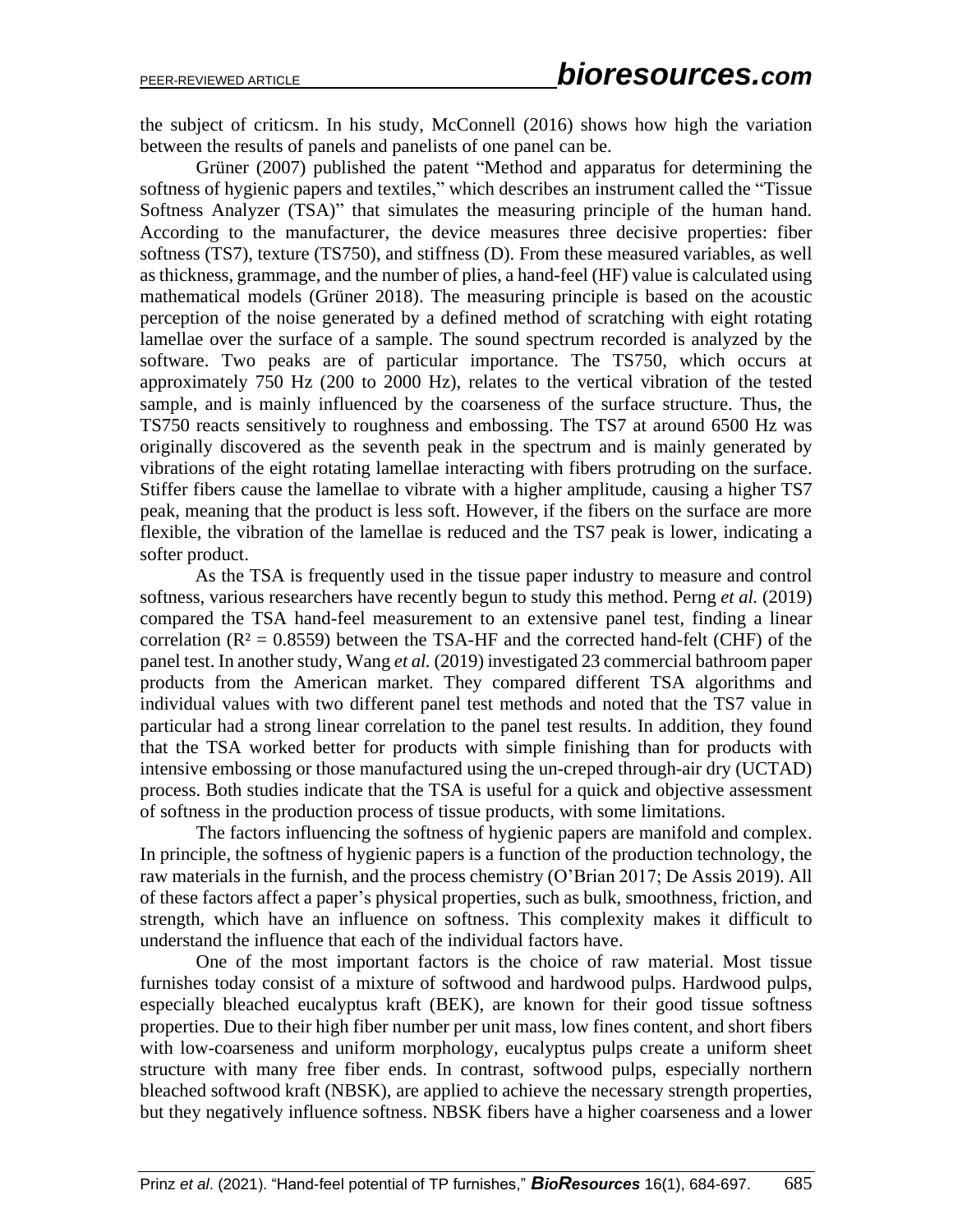fiber number per unit mass compared to hardwood fibers, although they form a fiber matrix that is complemented by hardwood fibers to provide sufficient strength (Nanko *et al.* 2005).

The softwood/hardwood ratio and the refining conditions are known to have a notable impact on softness (Gigac and Fišerová 2008; Zou and MacDonald 2017; Chang *et al.* 2018). To gain more precise insight into the influences of different fibrous materials, scientific studies have been conducted to evaluate the softness potential of pulps using creped and un-creped laboratory sheets. Gigac and Fišerová (2008) used 80  $g/m<sup>2</sup>$ handsheets to determine bulk softness. Therefore, they used flexural rigidity according to the TAPPI method T556 pm-95 (1995) and found that refining increases bulk softness. Other researchers disagree with this finding. McConnell (2016) noticed a negative linear relationship between strength and softness. He introduced the Geometric-Mean Breaking-Length (GMBL) and used the TSA and a hand-feel panel to evaluate softness. Chang *et al.* (2018) used 30 g/m² air-dried handsheets, the TSA, and a PFI-mill (Paperindustriens-Forskningsinstitutt) to investigate the influence of refining on softness and strength and found that refining negatively influences softness. Anukul *et al.* (2015) used a laboratory wet-creping method in combination with valley beater refining and a Clark softnessstiffness tester. De Assis *et al.* (2019) examined the softness of various wood and nonwood pulps using 30 g/m<sup>2</sup> handsheets measured with a panel test and the TSA. He found no correlation between the two measurements when pulps with different morphologies were compared, for example NBSK and BEK. None of the studies could show that the results obtained on laboratory sheets correlate with the softness of semi-finished or finished products.

The aim of this publication is to find a method by which meaningful softness results can be obtained from laboratory sheets using common paper testing equipment and a modified TSA and test it on semi-finished and finished products. In the future, this method can be used to predict the softness potential of fiber materials and examine individual influencing factors separately.

# **EXPERIMENTAL**

This study consists of two sections. The first section explains how the method was developed by comparing softwood and hardwood handsheets. During this process, the method was gradually adapted by changing the TSA configuration, the drying procedure, and the basis weight. The second section shows industrial results based on the newly developed method, which demonstrates that the new method has potential to predict the softness of semi-finished and finished products based on handsheet measurements.

# **Pulp Preparation**

In the first three parts of the study, an unrefined bleached eucalyptus kraft (BEK, Fibria, Jacaraí, Brazil) and an unrefined northern bleached softwood kraft (NBSK, pine and spruce, Zellstoff Stendal GmbH, Stendal, Germany) were used. They were disintegrated according to DIN EN ISO 5263-1 (2004) using standard tap water with 15.8° German hardness.

In the fourth part, furnish from the machine chest of a dry-crepe tissue (DCT) machine was used to form handsheets and measure the fiber softness potential.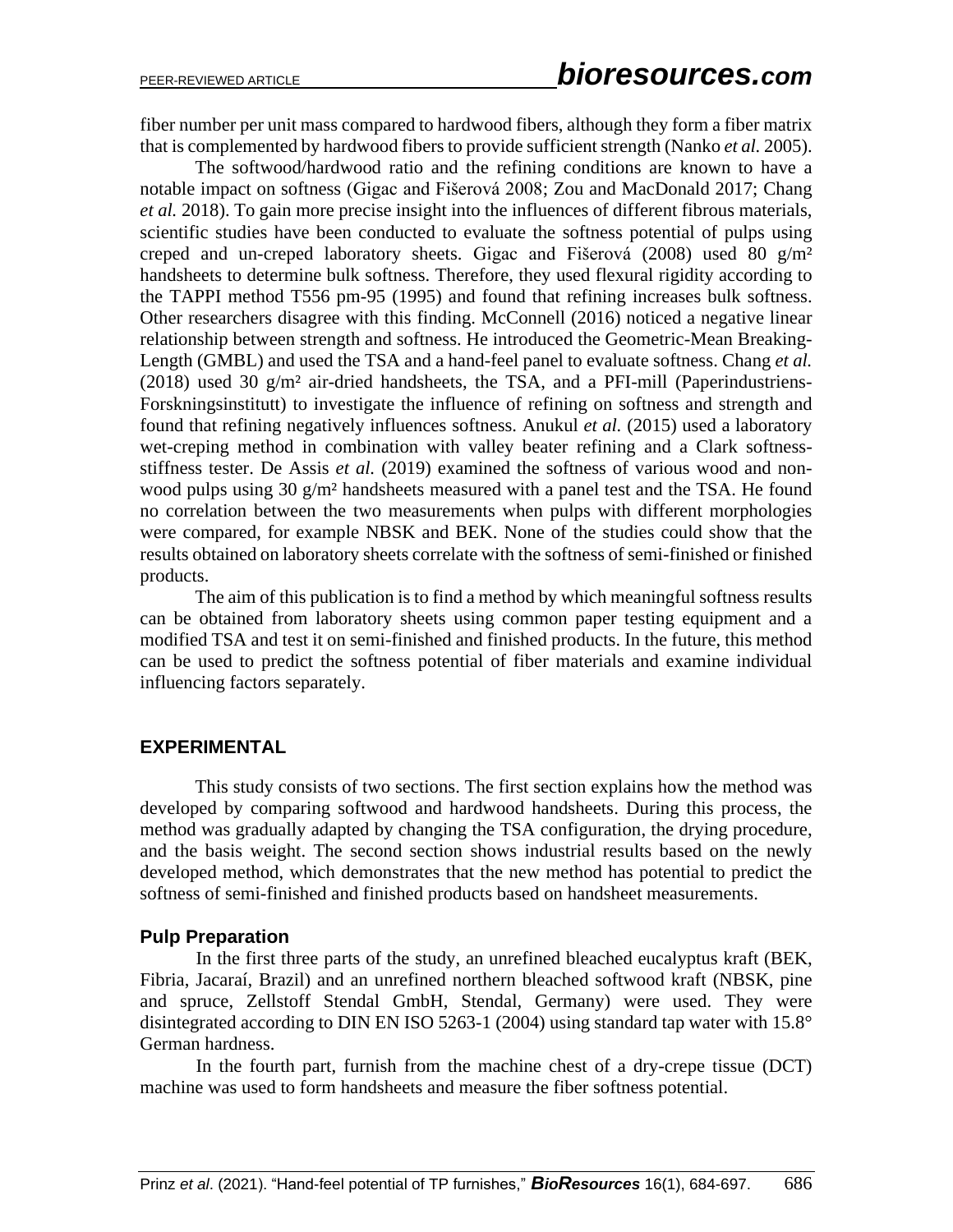#### **Sheet Preparation**

Based on the DIN EN ISO 5269-2 (2005) standard, the handsheets were produced on a Rapid-Köthen sheet former (Senkel Gerd Laborgeräteservice, Mülheim an der Ruhr, Germany). The basis weight was varied from 25 to 35 g/m<sup>2</sup>. Three different drying procedures were investigated during this study. First, vacuum drying was evaluated according to DIN EN ISO 5269-2 (2005). Second, oven drying was done for 30 min at 105 °C. Third, air drying was for 24 h at 23 °C and 50% relative humidity.

#### **Measurement**

All samples were conditioned in a climate room maintained at 50% relative humidity and 23 °C according to DIN EN ISO 20187 (1993). The basis weight was measured according to DIN EN ISO 12625-6 (2017).

#### *Softness measurement*

To determine the softness, a modified tissue softness analyzer (TSA) from emtec (Leipzig, Germany) was used. The modified device had an additional top microphone. The investigation was performed with and without use of a film. A polytetrafluoroethylene (PTFE) film with a thickness of 50 µm below the sample was tested to reduce the effect of porosity induced sound attenuation. The PTFE film was chosen because of its low coefficient of friction, which ensures good clamping of the samples into ring holder. These changes resulted in four possible TSA configurations:

- Top microphone with film
- Top microphone without film
- Bottom microphone with film
- Bottom microphone without film (standard configuration for tissue testing)





Round samples with an area of 100 cm² were clamped into the holder and measured with the different TSA configurations. The rotational speed of the 8 lamellae was 2 Hz with a contact pressure of 100 mN. The rotation over the sample surface caused vibrations that were captured by one of the two microphones. The values TS7, TS750, and *D* were recorded for handsheets. The standard configuration was used to evaluate semi-finished products, and the Base Tissue 1 algorithm was used to calculate the HF value. The HF values ranges from 0 (least soft) to 100 (softest), whereby a high HF value stood for higher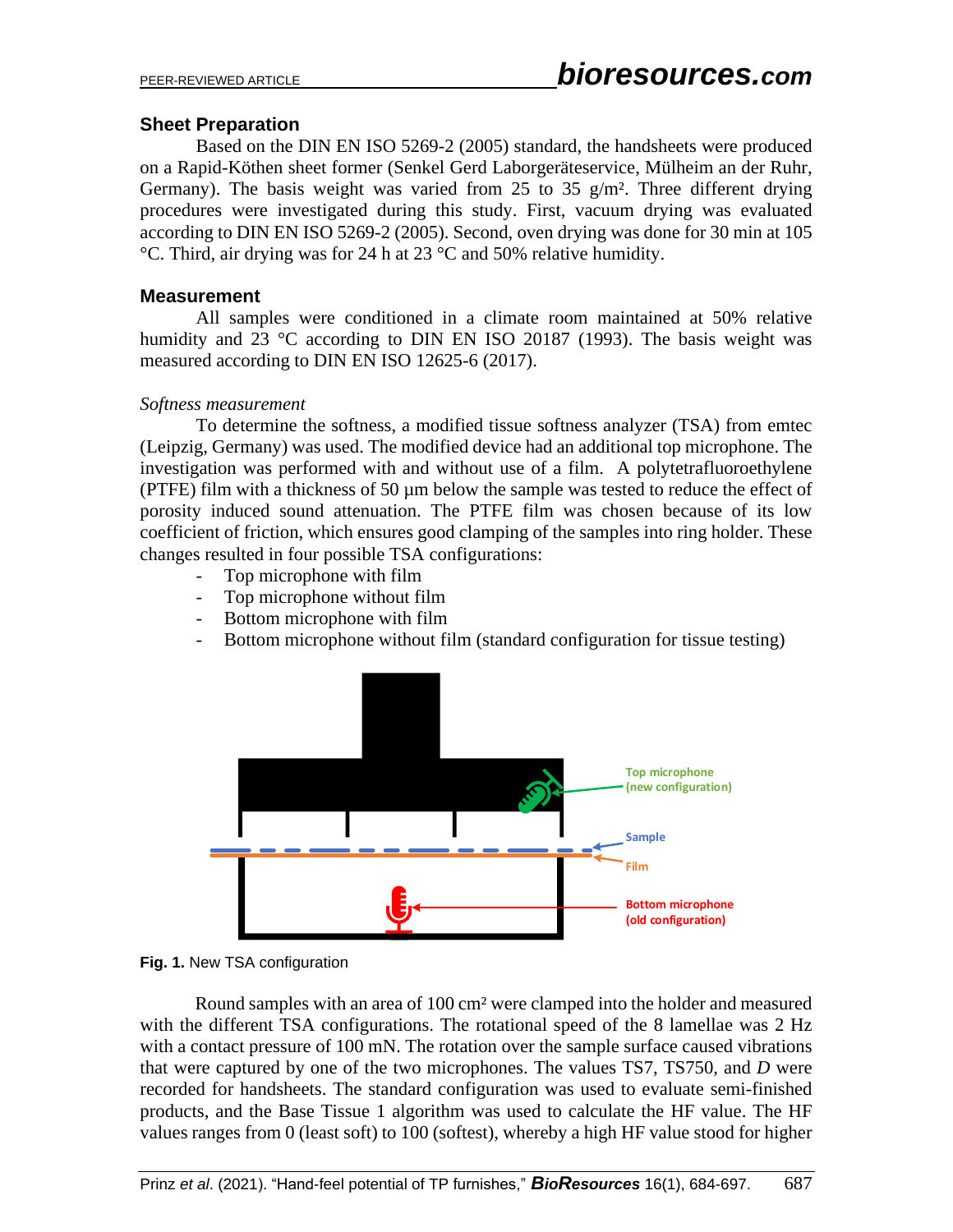softness; high TS7 or TS750 values, however, indicated lower softness. Low stiffness resulted in higher *D* values.

#### **Evaluation of the Method**

Basic statistical methods were used to assess the variability of the method. The objective was to find a method with low variability between replicate tests. The standard deviation was used as a measure of variability, the standard deviation was used and was calculated as follows,

$$
S_{\mathcal{X}} = \sqrt{\frac{\sum (x - \bar{x})^2}{n - 1}}\tag{1}
$$

where  $s_x$  is standard deviation TS7 (dB),  $\bar{x}$  is the average TS7 (dB), and *n* is the number of samples.

The combined standard deviation was used to compare different methods using a dataset of long and short fiber samples, and calculated as followed,

$$
s_{\text{comb}} = [1 / (n_{\text{SF}} + n_{\text{LF}})] \cdot [(s_{\text{SF}} \cdot n_{\text{SF}}) + (s_{\text{LF}} \cdot n_{\text{LF}})] \tag{2}
$$

where *s*<sub>comb</sub> is the combined standard deviation, *ssF* is the standard deviation of short fiber samples,  $s_{LF}$  is the standard deviation of long fiber samples,  $n_{SF}$  is the number of short fiber samples, and  $n_{LF}$  is the number of long fiber samples.

Furthermore, the correctness of the method was evaluated by the difference between long fiber and short fiber handsheets (Fig. 7). Henceforth, this value is called plausibility. The objective was to find a method with high plausibility, meaning that the influence of long and short fibers can be distinguished. The formula is,

$$
P_{\chi} = (\overline{x_{LF}} - \overline{x_{SF}}) \tag{3}
$$

where  $P_x$  is plausibility,  $\overline{x_{LF}}$  is the TS7 average of long fiber handsheets (dB), and  $\overline{x_{SF}}$  is the TS7 average of short fiber handsheets (dB).

After a potential method was developed by distinguishing between hardwood and softwood pulps, the most promising settings were tested on an industrial tissue machine (AHEAD-2.0S, Toscotec, Lucca, Italy).

# **RESULTS AND DISCUSSION**

Contradicting results seemed to be attributable to the varying sound transmission behavior of the handsheet samples and their different porosities (Fig. 2). António (2011) describes that porosity has a strong influence on the sound transmission of fibrous materials, whereby sound absorption increases with increasing porosity.

Softwood handsheets with a specific volume of  $5.08 \text{ cm}^3/\text{g}$  had a greater void volume, thus dampening the vibrations of the rotating lamellae. Hardwood handsheets, however, had a lower specific volume of  $4.27 \text{ cm}^3/\text{g}$ , and transmitted the sound through the sample more easily. In the case of handsheet measurements, this difference dominated the TS7 measurement and yielded conflicting results. Figure 3 shows that with the original TSA configuration (bottom microphone without film, red), the TS7 was higher for hardwood than for softwood samples, indicating a higher softness for the softwood pulp. This finding contradicts various scientific findings (Nanko *et al.* 2005; Zou and MacDonald 2017; De Assis *et al.* 2018). After applying the described statistical methods, a high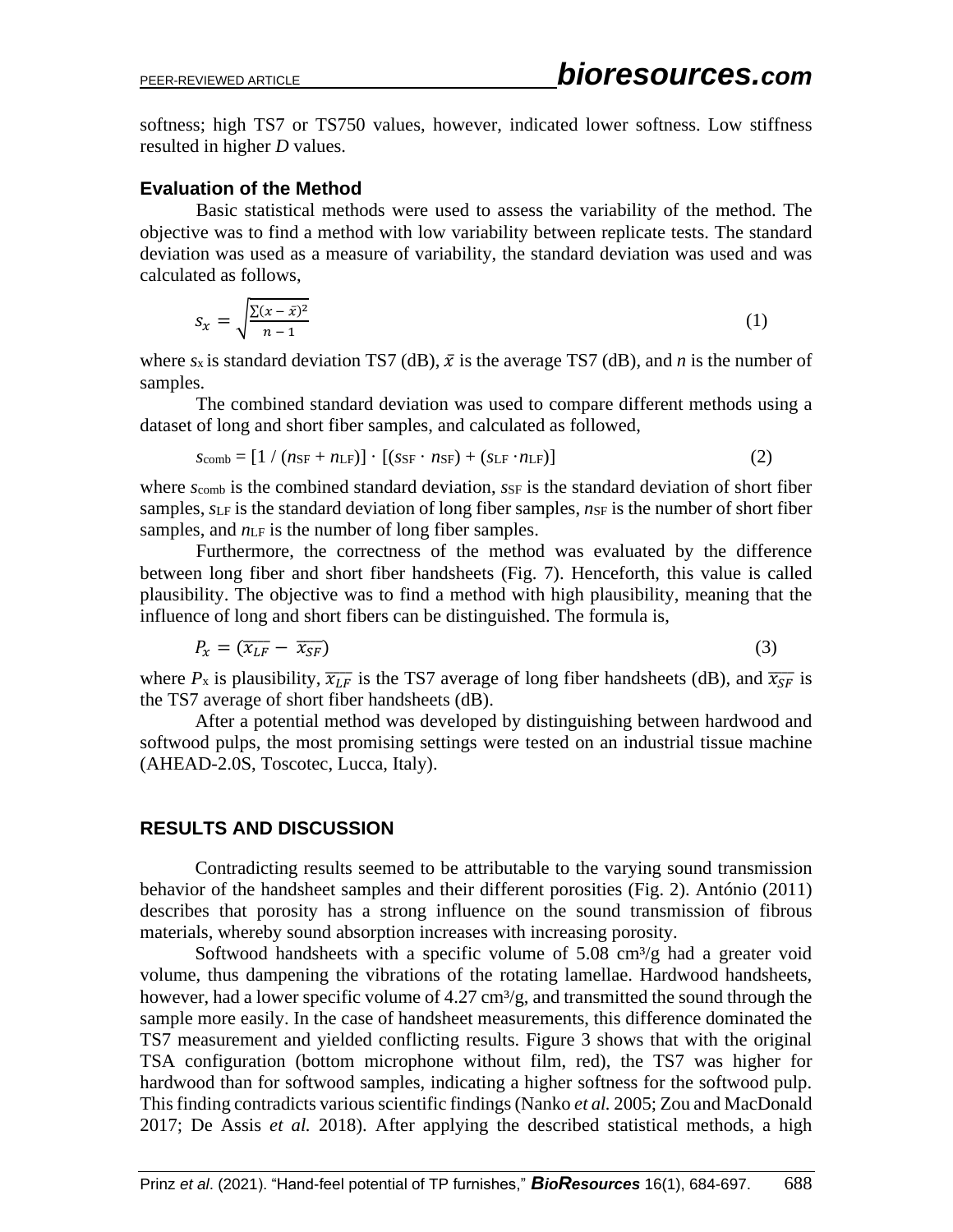standard deviation (2.41 TS7) and a negative plausibility (-3.06 TS7) was observed for the standard measurements. To overcome this issue, two options were tested. The first option was the placement of a film cover below the handsheet sample to improve the sound transmission through the sample. This effect can be compared to the function of a stethoscope. The second option was use of a second microphone near the rotating lamellae to receive the TS7 signal without dampening by the sample (Fig 1). For each configuration, the number of samples  $n_{SF}$  and  $n_{LF}$  was 5.



**Fig. 2.** Different sound transmission behavior dominating the TS7 measurement of the TSA



**Fig. 3.** Comparison of TS7 values for softwood and hardwood handsheets with the various TSA configurations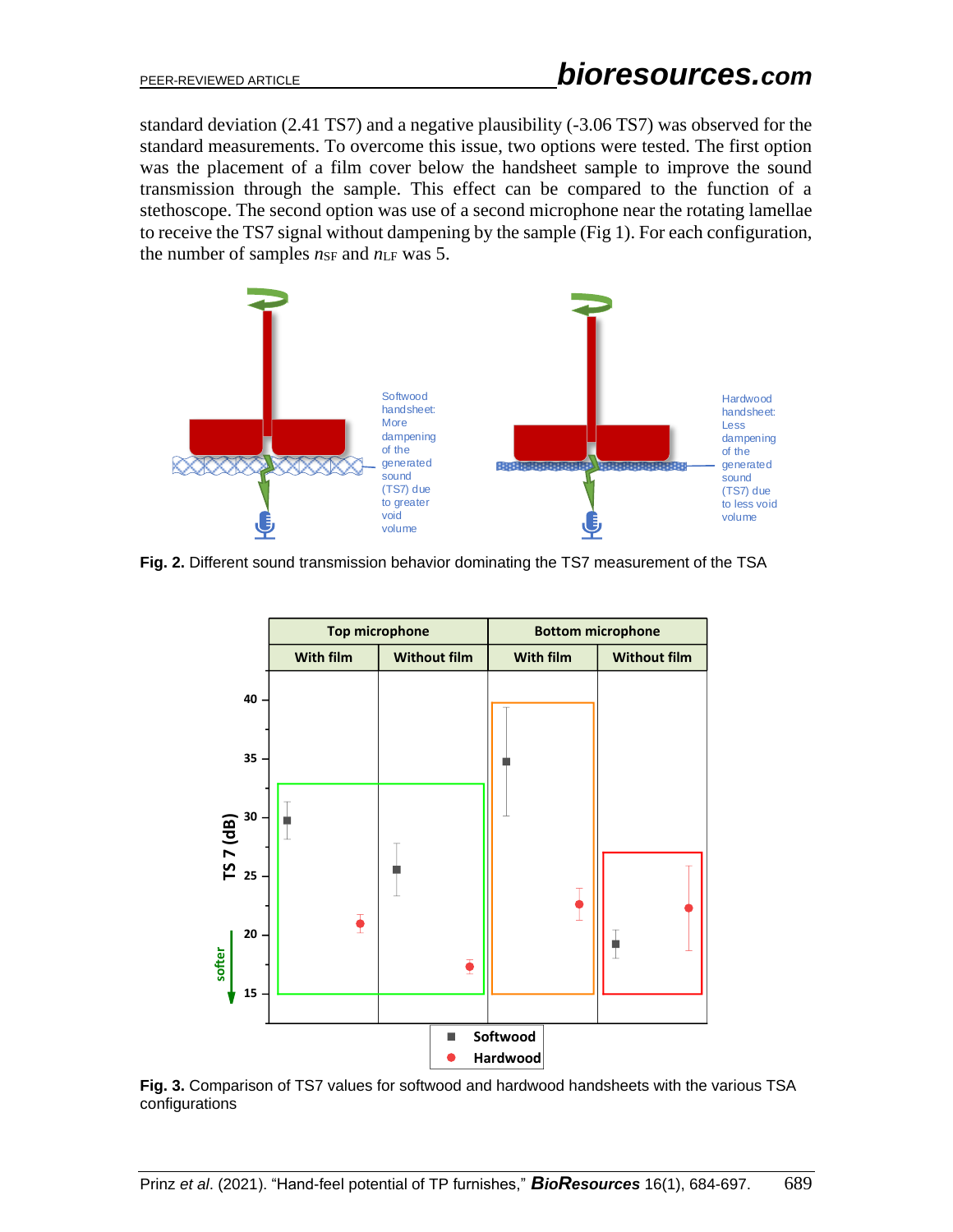

**Fig. 4.** Statistical analysis of TS7 values for the various TSA configurations to measure handsheets comparing softwood and hardwood

With the modified measurement setup, the expected differences between hardwood and softwood handsheets were obtained. The high attenuation of the TS 7 signal of softwood handsheets could be compensated by using PTFE film. Nevertheless, there was a high variation of the results, which may be caused by the ring-shaped clamping. During the clamping procedure, the sample was deformed and thus partially became lifted off the film. This effect was much stronger with softwood handsheets than with hardwood handsheets. The effect of the different noise transmission was reduced by using the modified version of the TSA, with the top microphone. The new TSA configuration in combination with a PTFE film under the sample showed the most promising results in terms of variation (1.19 TS7) and plausibility (8.77 TS7). Figures 3 and 4 also showed that similar results were achieved with and without film when the top microphone was used.

#### **Sample Drying**

The laboratory drying method was examined in detail with the modified measuring procedure for handsheets.

It is known that conventional drying in accordance with DIN EN ISO 5269-2 (2005) is not suitable for softness testing, as the sheet is pressed between two smooth papers. This approach smoothens the surface and compresses the sample, thus preventing the measurement of differences caused by the influence of fibrous materials. Therefore, three different sample drying methods were investigated to determine the most suitable option. One option was oven drying. The samples were couched and dried with one side exposed to the air for 30 min in an oven at 105 °C. The second option was the standard drying method according to DIN EN ISO 5269-2 (2005). The third option was air drying with one side exposed to the air for 24 h in a conditioned room at 23  $\degree$ C and 50% relative humidity. The handsheets had a basis weight of 30  $g/m^2$ . The number of samples  $n_{SF}$  and  $n_{LF}$  was 10.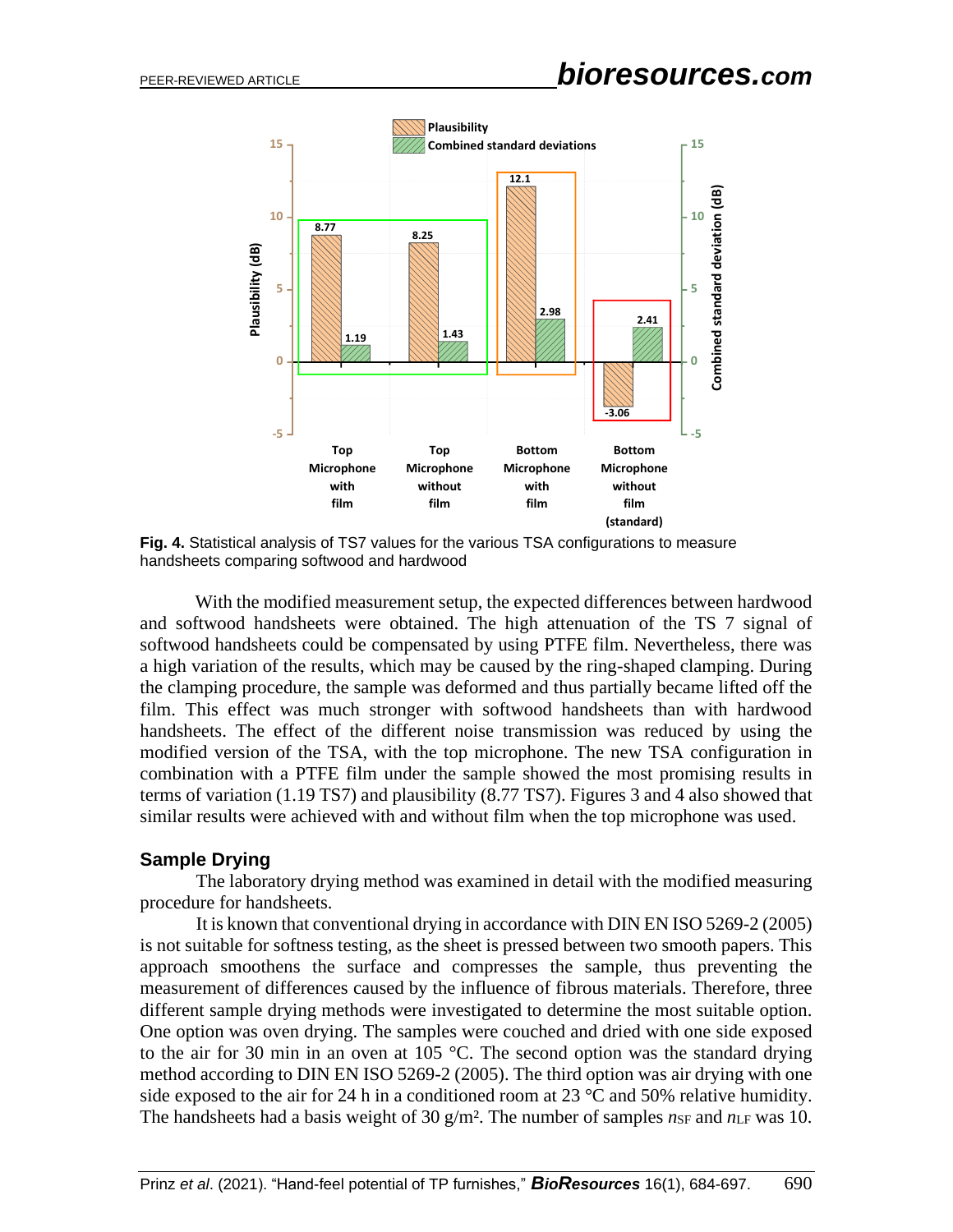

 $\overline{a}$ **Fig. 5.** Comparison of TS7 values for softwood and hardwood handsheets with different drying methods and the new TSA configuration (top microphone with film)



**Fig. 6.** Statistical analysis of the three sample drying methods to prepare specimens for the handfeel measurement comparing NBSK and BEKP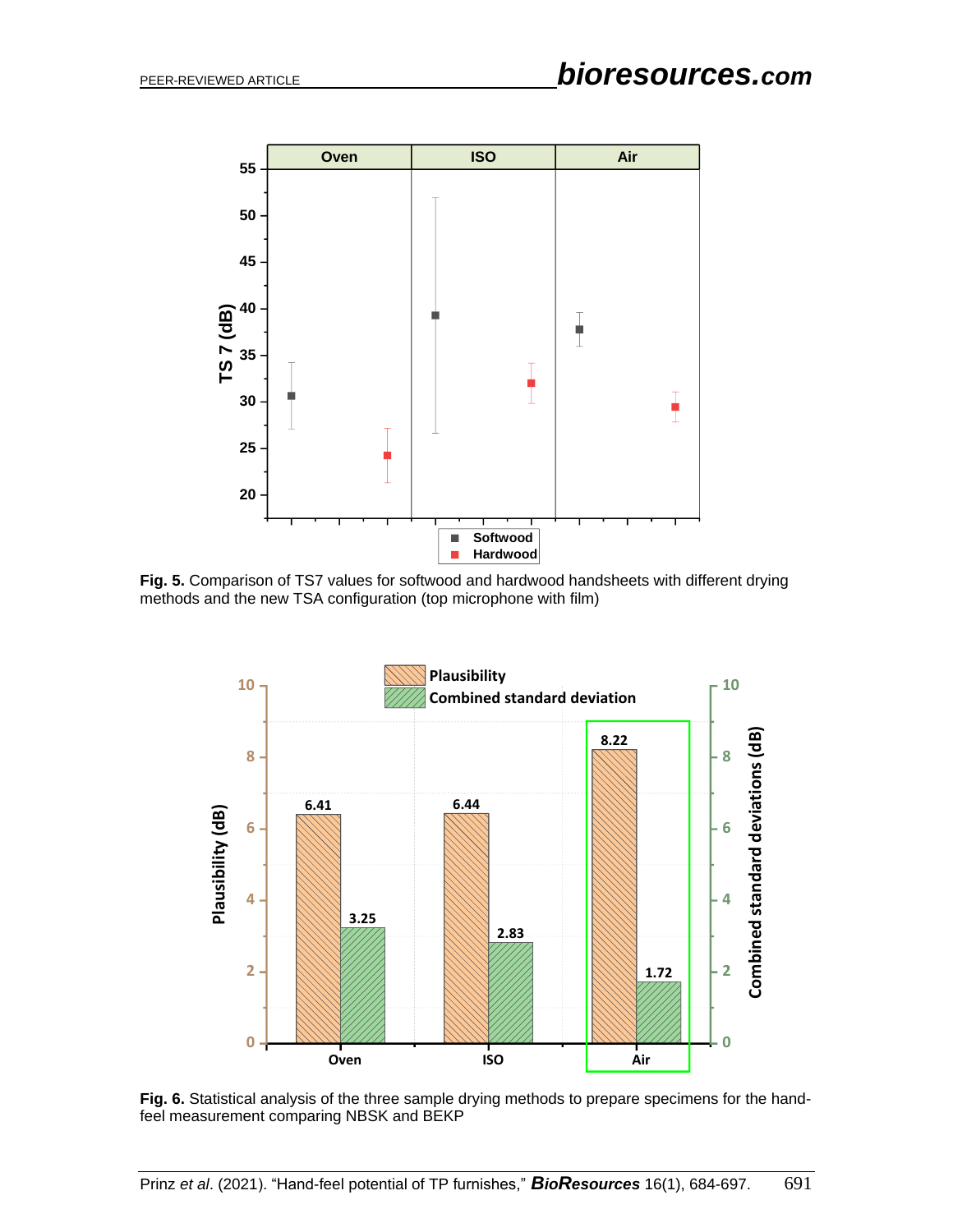Figures 5 and 6 show the influence of the sample drying on TS7 results. Conventional drying according to DIN EN ISO 5269-2 (2005) provided unsuitable results. Especially, the variation of the softwood handsheets was high, resulting in a high combined standard deviation (2.83). This can be attributed to the compression and the resulting stiffening of the samples, which makes it difficult to clamp them evenly in the ring holder. In addition, the surface to be measured was smoothed by the cover sheets. Thus, only a small difference between LF and SF handsheets was found, which was reflected in the lower plausibility (6.44). Drying in an oven at 105  $^{\circ}$ C was fast, but the variation was high (3.25). This was probably due to the fact that the samples curled in the drying oven. Air drying for 24 h gave the best results.

#### **Basis Weight**

After the measurement method and sample preparation were optimized for handsheet measurements, an optimal handsheet basis weight was determined. Therefore, the same approach was used, whereby the handsheet grammage was varied.

Figure 7 shows the relationship between basis weight and TS7. At this point, the samples were produced using the air-drying method and measured using the top microphone with film. It can be observed that the TS7 value increased with increasing basis weight, meaning that the measurement indicated lesser softness. This behavior was more pronounced with softwood than with hardwood. For this reason, the differentiability between softwood and hardwood increased with increasing basis weight. The statistical analysis showed that 30  $g/m^2$  was best suited to differentiate between the softness of softwood and hardwood (Fig. 8).



**Fig. 7.** Influence of grammage on the TS7 of handsheets produced with the air-drying method and measured with the top microphone and with a PTFE film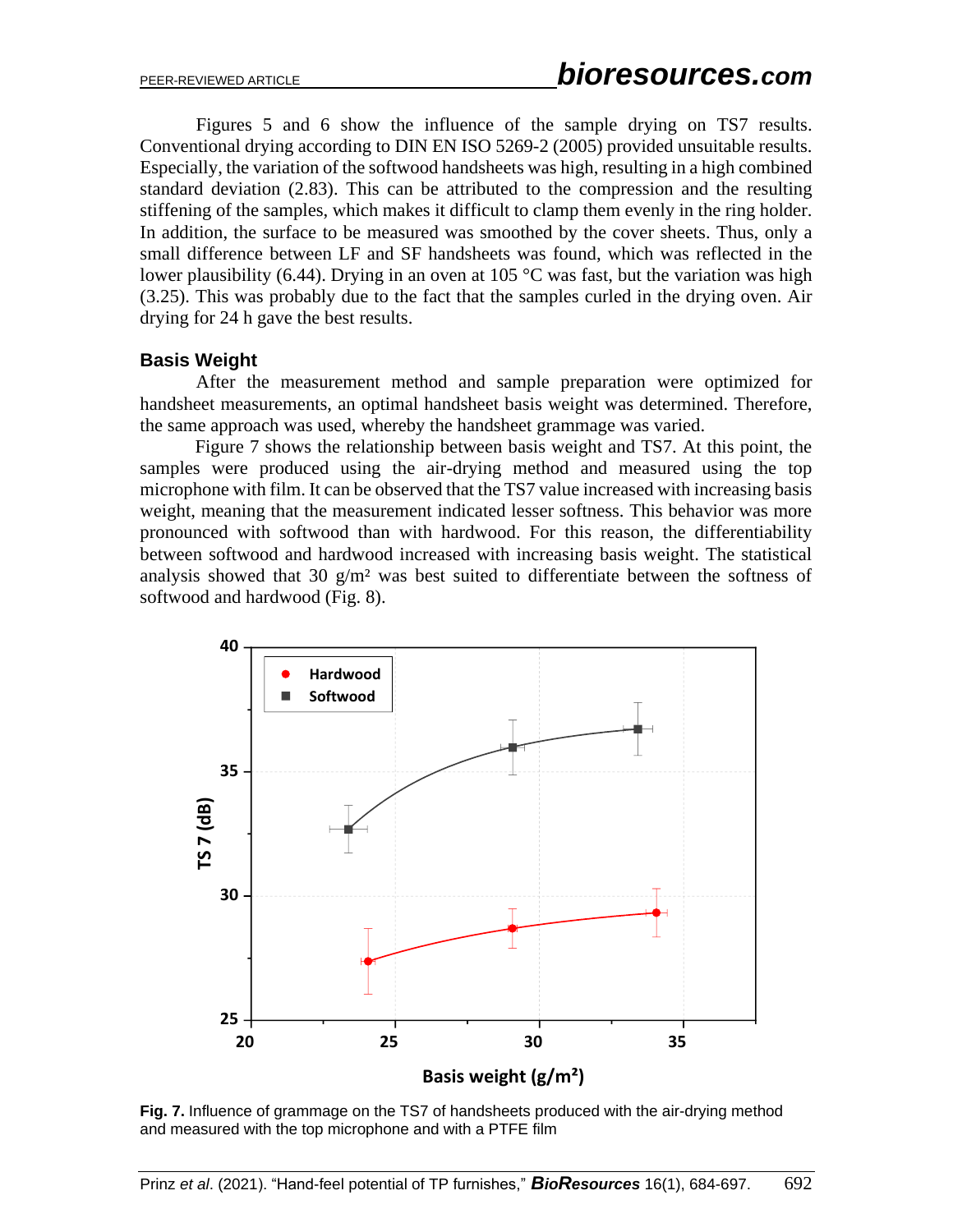

**Fig. 8.** Statistical analysis of the handsheet grammage; comparing NBSK and BEKP

#### **Industrial Results**

The method was tested at an industrial tissue paper production facility to determine its suitability. Four different furnishes, consisting of one softwood and four different hardwood pulps, were taken from the machine chest to produce handsheets as previously described. The TSA HF values of the base tissues produced on this paper machine were compared to the TS7 values of the handsheets. During the trial period, all softness parameters of the paper machine were kept constant, such as refining conditions, nip pressure, creping conditions, and machine speed.

The results demonstrated in Fig. 9 show that the TSA configuration with a plastic film underneath the sample resulted in a medium correlation between handsheet TS7 and base tissue HF ( $\mathbb{R}^2 = 0.75754$ ). This means that although the film could lead to better differentiation between long and short fiber handsheets, the softness potential of fibers on the paper machine was less predictable. The reason for this could be the more difficult adjustment of the contact pressure of the rotating lamellae. The film generates a higher counterpressure during the measurement and thus influences the surface tension of the sample.

A better linear relationship between handsheet TS7 and the base tissue HF values could be obtained without the film. An  $\mathbb{R}^2$  of 0.99828 demonstrated that evaluating furnish softness based on handsheets according to the presented new method was suitable to predict furnish performance at the paper machine. In addition, it has to be noted that the variation of both the base tissue hand-feel and the handsheet TS 7, showed high variation during the trial, which can be attributed to an uneven tension of the sample introduced by the ring shaped fixing of the paper samples.

Based on the evaluations, the following sample preparation and measurement conditions are suggested to analyze the softness potential of furnishes: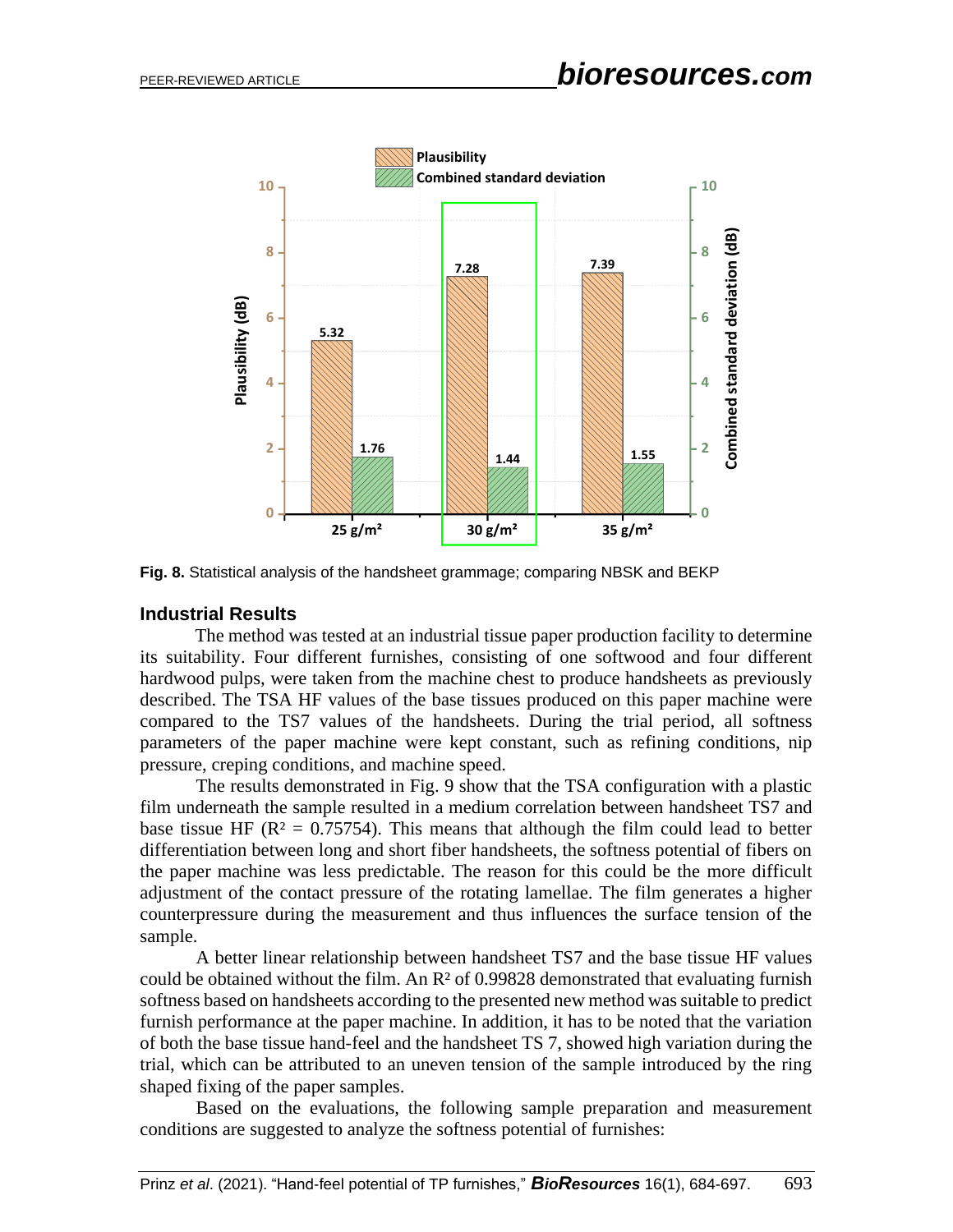- New TSA configuration without film using the top microphone
- Sample drying with one side exposed to the air at standard climate conditions (23 °C and 50% relative humidity)
- 30 g/m² handsheets



**Fig. 9.** Correlation between base tissue HF, using the base tissue 1 algorithm and handsheet TS7 with the new TSA configuration, with and without film; error bars represent the 95% confidence interval

The next step was a benchmark study using nine different toilette papers. The newly developed method was used to retrospectively determine the softness potential of market toilet papers. For this purpose, 9 different products from the US market were defibered and processed into 30 g/m² laboratory sheets. With these samples the fiber softness potential was determined and compared to the HF values of the associated finished products. To evaluate the HF values the TP2 algorithm was chosen as it shows a good correlation to human perception (Wang *et al.* 2019).

Figure 10 shows that the softness of toilet paper depended to a large extent on the softness potential of the fibers used. There was a strong correlation between the softness potential TS 7 measured on handsheets and the HF measured on the final toilet paper. The coefficient of determination was 0.9048.

Although the influences of machine configuration and converting were not taken into account, it can be said that fibers with a high softness potential have to be used to make toilet paper with a high softness.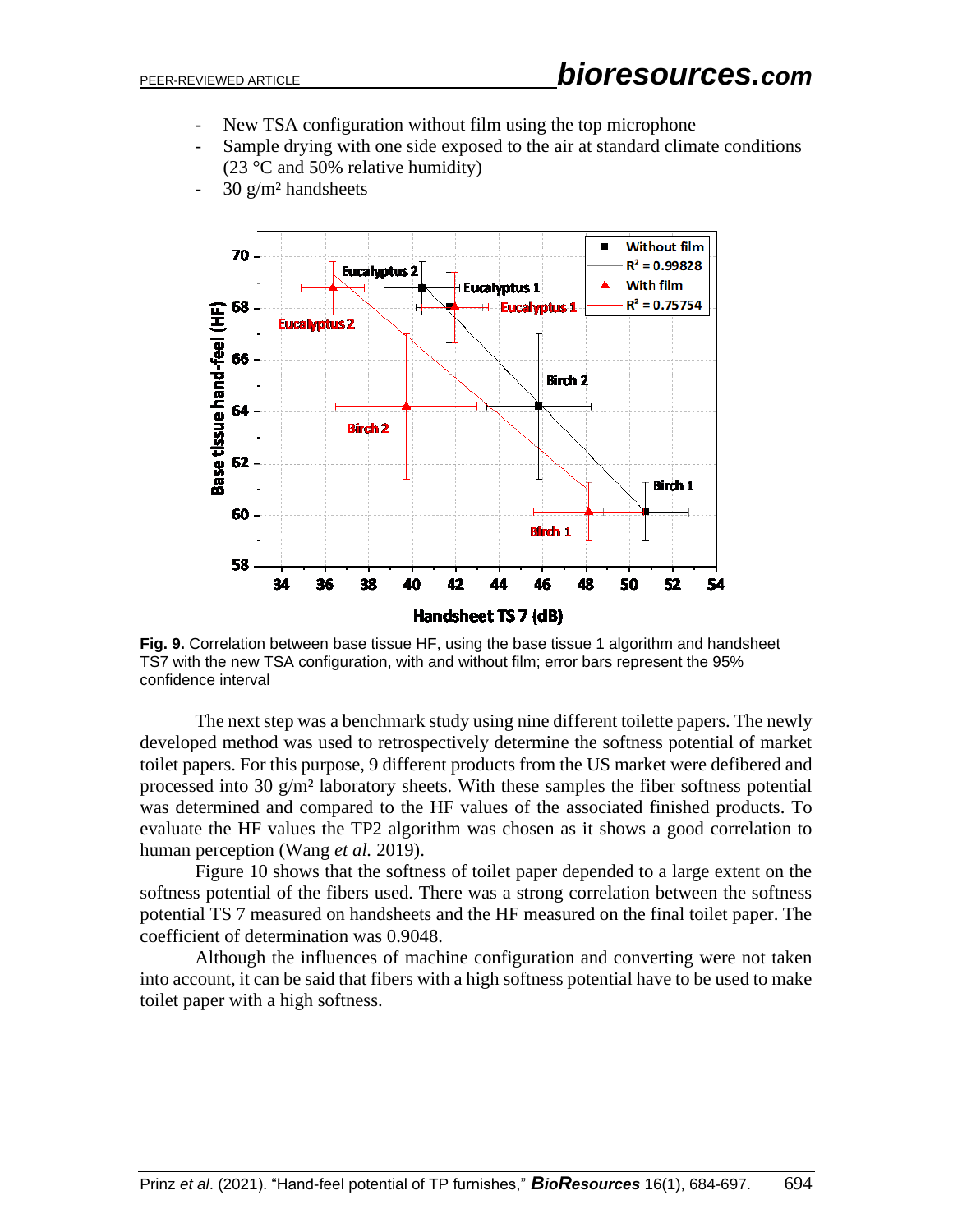

**Fig. 10.** Correlation between handsheet TS 7 and toilet paper hand-feel for 9 different samples from the US market

# **CONCLUSIONS**

- 1. The default TSA configuration for evaluating tissue softness produced contradictory results when measuring handsheets. Softwood appeared softer than hardwood.
- 2. A change in the position of the microphone ensured that the expected differences of softwood and hardwood regarding their softness potential for tissue products could be evaluated in the laboratory based on handsheets.
- 3. The placement of a PTFE film below the handsheet reduced the effect of porosity on the sound transmission and the expected differences between softwood and hardwood were measured. In combination with the top microphone, the film reduced the R<sup>2</sup> when handsheets were compared with base tissue products.
- 4. In order to increase reproducibility and differentiability, handsheets were produced with a basis weight of 30 g/m<sup>2</sup> and the specimens were dried with one site exposed to the air under standard climate conditions.
- 5. There was a linear correlation  $(R^2 = 0.99828)$  between the TS7 measurements of the handsheets and the hand-feel measurements of the base tissue samples after the paper machine.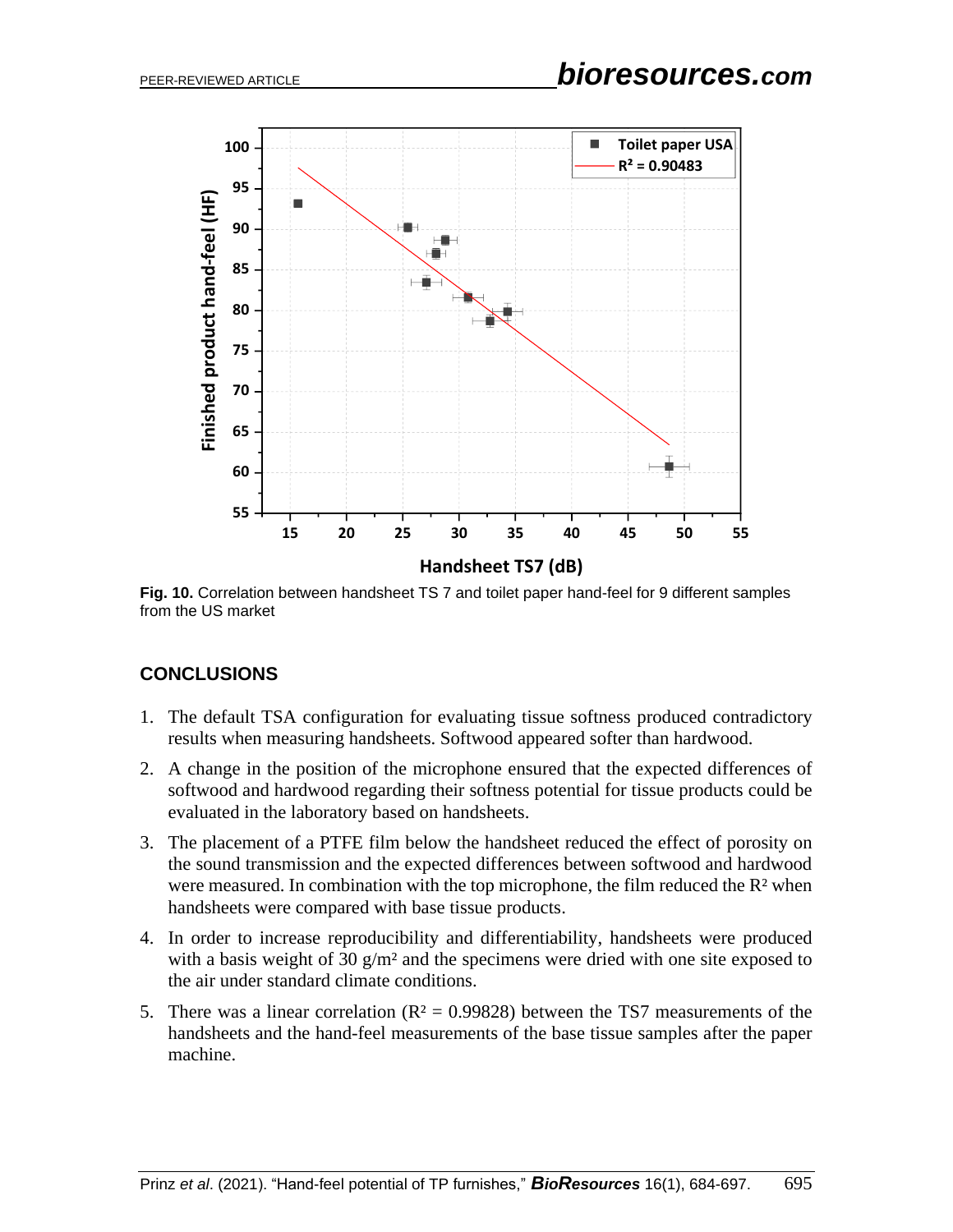# **ACKNOWLEDGEMENTS**

This work was financially supported by WEPA Hygieneprodukte GmbH and Mercer Pulp Products. Special Acknowledgement goes to emtec Electronic GmbH for providing the modified TSA.

# **REFERENCES CITED**

- António, J. (2011). "Acoustic behaviour of fibrous materials," in: *Fibrous and Composite Materials for Civil Engineering Applications*, R. Fangueiro (ed.), WP Woodhead Publ., Oxford, pp. 306-324. DOI: 10.1533/9780857095583.3.306
- Anukul, P., Khantayanuwong, S., and Somboon, P. (2015). "Development of laboratory wet creping method to evaluate and control pulp quality for tissue," *TAPPI Journal* 14(5), 339-345.
- Chang, C.-H., Yu, S.-T., and Perng, Y.-S. (2018). "Effects of furnish and refining on properties of household paper," *Cellulose Chemistry and Technology* 52(5-6), 433- 440.
- De Assis, T. (2019). "Understanding the effect of fiber features and mechanical refining on tissue properties," in: *Proceedings of Tissue Conference*, Raleigh, NC, USA.
- De Assis, T., Reisinger, L. W., Pal, L., Pawlak, J., Jameel, H., and Gonzalez, R. W. (2018). "Understanding the effect of machine technology and cellulosic fibers on tissue properties – A review," *BioResources* 13(2), 4593-4629. DOI: 10.15376/biores.13.2.DeAssis
- De Assis, T., Pawlak, J., Pal, L., Jameel, H., Venditti, R., Reisinger, L. W., Kavalew, D., and Gonzalez, R. W. (2019). "Comparison of wood and non-wood market pulps for tissue paper application," *BioResources* 14(3), 6781-6810. 10.15376/biores.14.3.6781-6810
- DIN EN ISO 12625-6 (2017). "Tissue-papier und tissue-produkte Teil 6: Bestimmung der flächenbezogenen masse [Tissue paper and tissue products – Part 6: Determination of grammage]," Deutsches Institut Für Normung E.V. (German National Standard), Berlin, Germany.
- DIN EN ISO 20187 (1993). "Papier, pappe und zellstoff; Normalklima für die vorbehandlung und prüfung und verfahren zur überwachung des klimas und der probenvorbehandlung [Paper, board and pulps; standard atmosphere for conditioning and testing and procedure for monitoring the atmosphere and conditioning of samples]," Deutsches Institut Für Normung E.V. (German National Standard), Berlin, Germany.
- DIN EN ISO 5263-1 (2004). "Faserstoffe Nassaufschlagen im labor Teil 1: Aufschlagen von chemiezellstoff [Pulps – Laboratory wet disintegration – Part 1: Disintegration of chemical pulps]," Deutsches Institut Für Normung E.V. (German National Standard), Berlin, Germany.
- DIN EN ISO 5269-2 (2005). "Laborblattbildung für physikalische Prüfungen Teil 2: Rapid-Köthen-Verfahren [Pulps – Preparation of laboratory sheets for physical testing – Part 2: Rapid-Köthen method]," Deutsches Institut Für Normung E.V. (German National Standard), Berlin, Germany.
- Gigac, J., and Fišerová, M. (2008). "Influence of pulp refining on tissue paper properties," *TAPPI Journal* 7(8), 27-32.